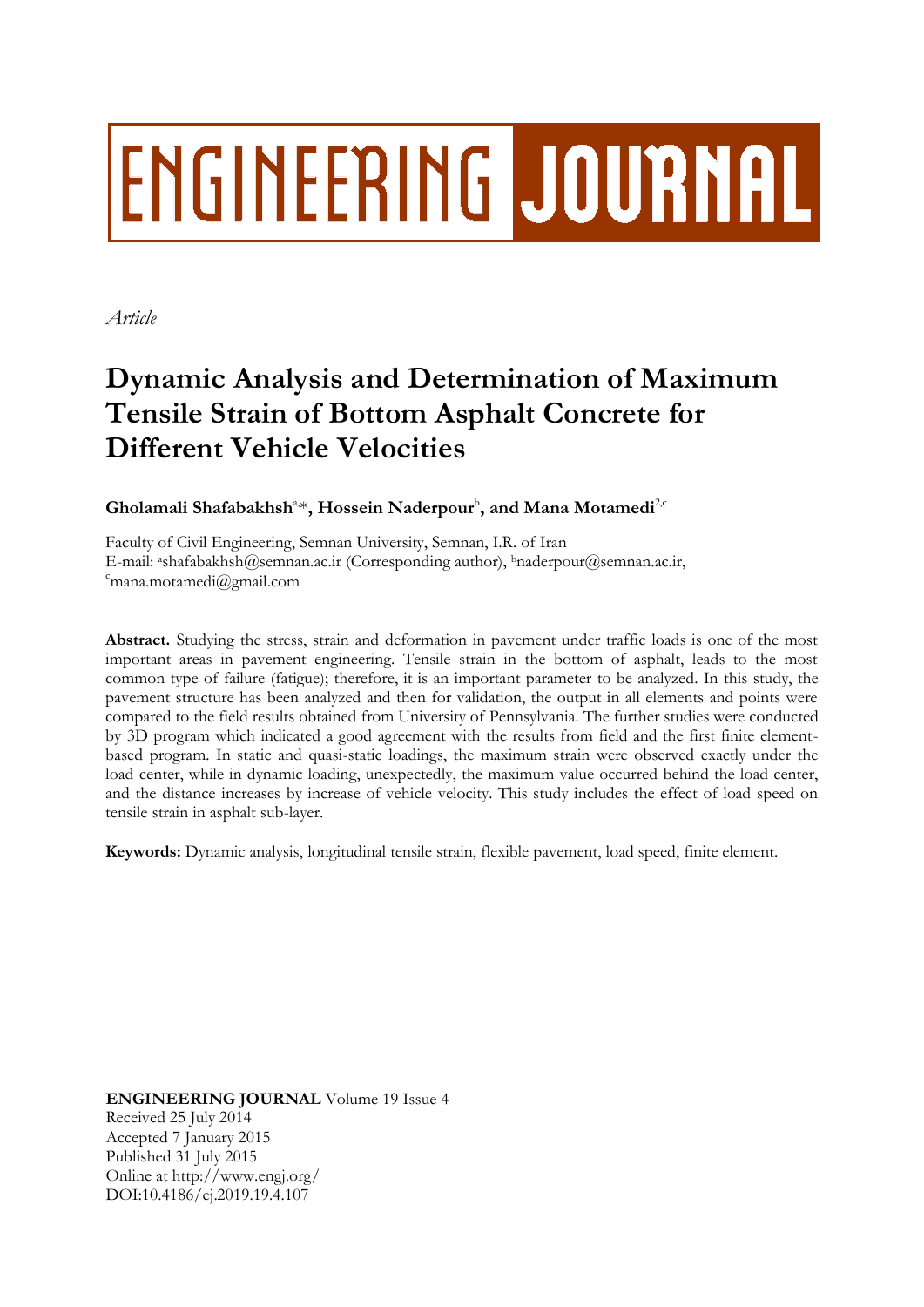# **1. Introduction**

Knowledge of the maximum values of stress and strain generated in the pavement and determining its exact location would improve the quality of analysis and design. In recent decades, engineers have begun to use numerical methods. Elastic layers theory of road pavement is one of the oldest methods of analysis which has been used by many engineers [1]. With the progress of science and the creation of the finite element method, some limitations of elastic layers method became apparent. Then, the finite element method was used to simulate the road pavement structure and its loading. Layered system is not able to analyze the dynamics of the wheels and the ability to model the types of axles, wheels and dynamic motion is weak [2]. In 1993, Zaghloul and White studied the road pavement dynamic responses and observed a good agreement between the results of Abaqus and field measurements at three different speeds [3]. Abaqus software as a finite element program was extensively used for the analysis of road pavement. Other study by Chen and colleagues showed that the results of this application, is comparable with those of other software [4]. Thus, determining the dynamic response of road pavement is very important in the analysis and design. In this study dynamic Modeling at different velocities for tandem axles with paired wheels has been performed and coordinates of critical points where strain maximum occurs, have been studied and correspondent charts and tables are provided.

# **2. Research Background**

Loading vehicles is usually a static model but research result has shown that the response of pavement is affected by moving wheel [5]. Developed solutions led to pay more attention to the problem of dynamic response of pavement under traffic load [6].

Usually in quasi -static and static analysis, unlike the inertia dynamics, mass and damping forces are not considered. Research shows that fatigue failure in dynamic mode can be up to 4 times in quasi-static [7].

So far, many researches in the field of asphalt concrete behavior analysis and determining the maximum stress and strain values have been carried out that most of them are static and modelling of pavement is in poor condition. The results show that in static mode, the maximum strain at the bottom of the asphalt layer emerges in the wheel center [8].

The effect of a moving load on pavement response is important and should be considered [9]. In 1992, Lawrence found that the stress and flexural deformation of pavement in dynamic and static loads are substantially different with each other and pavement stress value after load passing is dependent on the loading speed [10]. Mamlouk and Davies (1984) concluded that dynamic deflections under falling weight deflectometer (FWD) tests were greater than the corresponding static displacements [11].

Cebon and Hardy found that the effect of loading frequency on pavement strain is relatively minor compared with the effect of loading rate [12].

# **3. Research Methodology**

Up to now, many researches in the field of asphalt concrete behavior analysis and determining the maximum stress and strain values have been done. These studies include determining the maximum strain generated in the pavement, identifying the best meshing, the optimal dimensions of model and type of loading. A comprehensive analysis in the field of the coordinates of the maximum strains and stresses has not taken place yet. Investigating the exact location of the maximum strain will be discussed in this study. To achieve this goal, a dynamic analysis of the pavement along with the boundary conditions and accurate meshing has been done by using Abaqus software. In order to validate the model, data and the field results of Pennsylvania are used.

# **4. Dynamic Analysis and Determining the Location of the Maximum Tensile Strain of Asphalt Layer**

Since 1986, with the creation of finite element method, a great development arises in the pavement analysis and design. Due to the limitations of the mechanistic and multi layered approaches, many of the engineers utilize the finite element method to simulate the pavement structure which it provides better conditions for the pavementdynamic analysis [6]. However, finite elements model is an approximate method and its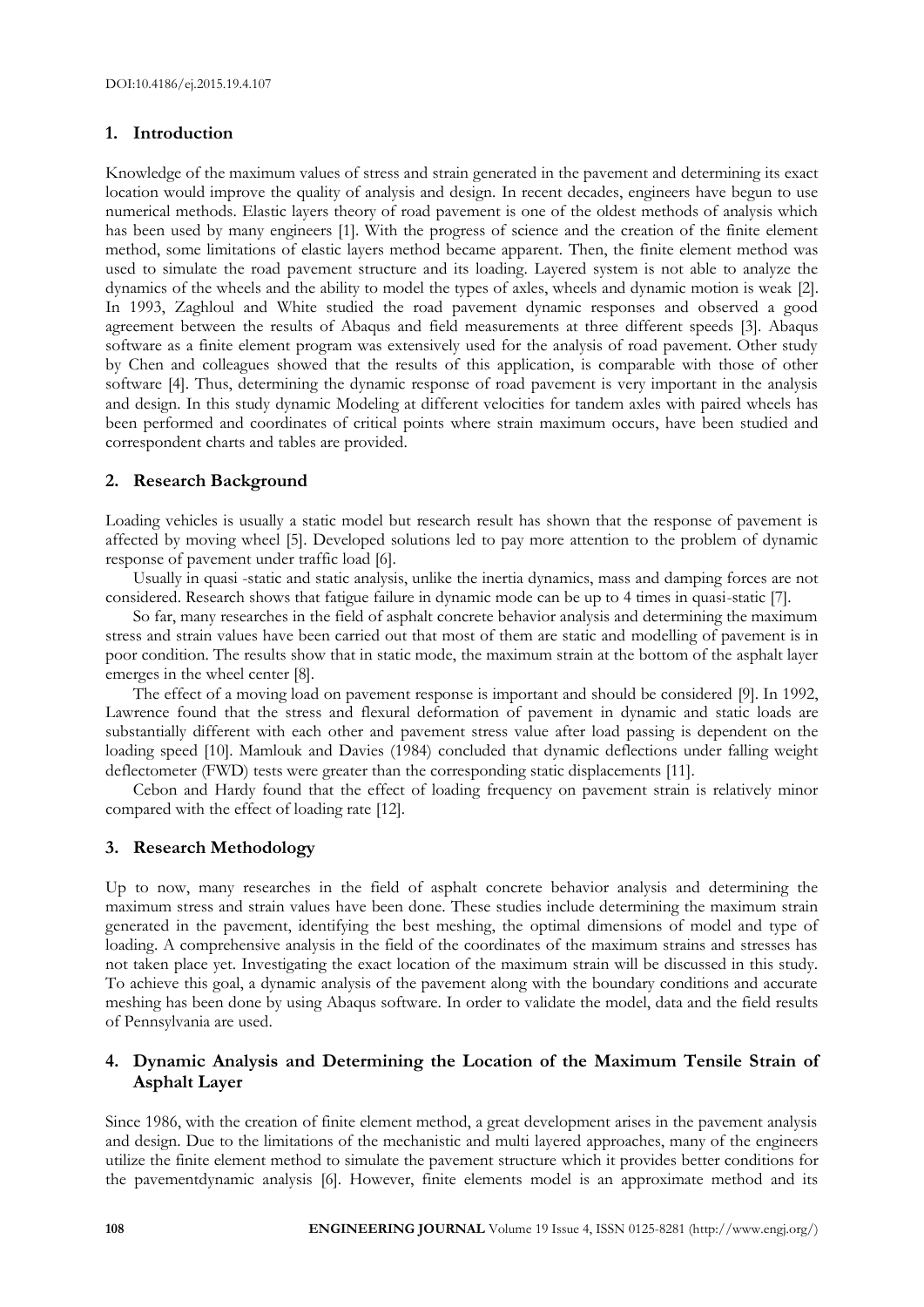accuracy highly depends on meshing and user's experience [13]. Next research, in 1984, showed that finite element analytical method presents more accurate results than layered elastic theory [14]. In the following section, determination of the coordinates of the maximum tensile strain of asphalt sub-layer will be discussed.

## **4.1. Theoretical Foundations of Dynamic Analysis**

According to the elasto-dynamic theory, the governing equation of the dynamic response of a multilayer system can be written as follows:

$$
M\{\ddot{\mathbf{u}}\} + C\{\dot{\mathbf{u}}\} + K\{\mathbf{u}\} = P(t) \tag{1}
$$

Dynamic analysis considers the effects of mass inertia and damping forces, Where  $u$ ,  $\dot{u}$  and  $\ddot{u}$  are the vectors of displacement, speed and acceleration related to the nodes, respectively. Also M, C and K are mass, damping and stiffness matrices, respectively.  $P(t)$  is the load matrix related to the pavement dynamic system. With considering a small damping question related to the asphalt pavement, Rayleigh damping theory is taken into account in this study.

Damping matrix can be written as a linear combination of stiffness and mass matrices, as follows:

$$
\{C\} = \alpha\{M\} + \beta(K) \tag{2}
$$

A popular spectral damping scheme used in the dynamic analysis, is Rayleigh damping. This model has a damping matrix [C] which is shown in Eq. (1). For multiple degrees of freedom systems, the critical damping ratio at any frequency of mode is given as equation. If both modes assumed to have the same damping ratio ofξ, Rayleigh coefficient can be used. The value of α and βexperimentally is 0.4 and 0.1 [15].

# **4.2. Model Geometry**

Today, analysis and design of flexible pavement mainly based on powerful software including 2-D and 3-D finite element models are done. 3D models provide better responses than two-dimensional models and are closer to reality. Currently, in these designs changes is towards techniques to minimize restrictions in determining of the stress, strain and displacement in the pavement analysis [8]. Three-dimensional finite element analysis tools appeared to the best approach to respond significant fundamental issues in pavement implementation, however tedious process and the time required for accurate modeling of pavement systems prevented these analysis. Nowadays, finite element method plays an important role in engineering analysis. Version 6.11 of ABAQUS [1] software is used to analyze flexible pavement of roads [16]. Threedimensional model of the pavement structure in Abaqus software is shown in Fig. 1.



Fig. 1. Model geometry.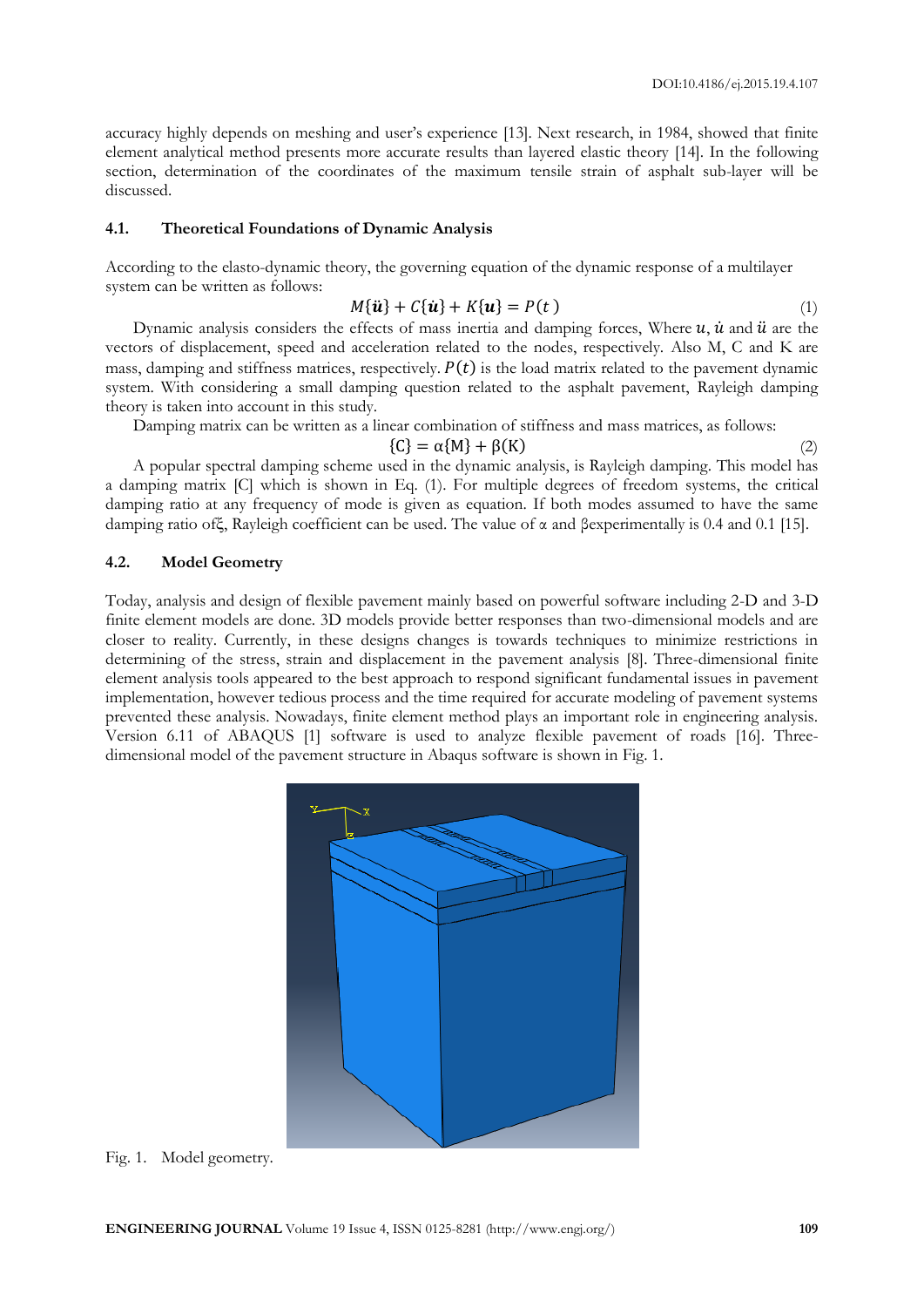#### DOI:10.4186/ej.2015.19.4.107

For years, pavement design had been performed based on empirical-mechanistic methods in order to predict pavement responses (strain, stress and deformation) under traffic load and environmental conditions. Boundary conditions for finite element models highly affect on pavement responses. It is to be noted that selecting suitable boundary conditions directly affects accuracy of models [17]. Boundary conditions of the asphalt pavement including a clamped support at the bottom and two roller supports in two directions which can be seen in Fig. 2, two directions of the model are closed in horizontal direction and they are free in vertical direction. The sub-layer of pavement is closed in all directions [18 ].



Fig. 2. Boundary conditions and loading.

Model meshing has been considered in a way to reach the best and most accurate results. One major conflict in finite elements model is to determine suitable size of elements meshes and model for pavement system [17]. 8 nodes linear brick reduced integration elements (C3D8R) meshing has been used to improve convergence rate [19].

Meshing should be designed in a way to provide good accuracy. All layers are meshed and the meshing should be done in a way to maintain consistency between the layers. The most important part of this modelling is around of the wheel loads in which stresses and displacement have highest value. Also, to increase the accuracy of this model, we choose coarse mesh in far areas and fine mesh in near areas. Al-Qadi and colleagues proposed that for the dynamic model, the best length of mesh in the loading area in thetransverse direction is 15-18 (mm) and in the longitudinal direction (traffic direction)is 20 mm. 20 x 20 (mm) square mesh for comfort meshing is considered [20].

In this paper, with 3D- pavement modelling we predict the asphalt behavior and performance in order to determine the coordinates of the maximum tensile strain in the asphalt sub-layer. In this study, the importance of the first asphalt layer to determine the coordinates of the maximum tensile strain is more and proposed fine meshing is applied to determine the exact result in this layer, the lower layers with coarse mesh analysis to increase the speed of analysis. Sub layers also analyzes with coarse meshing in order to increase the speed of analysis. In Fig. 3, model meshing is shown in Abaqus software.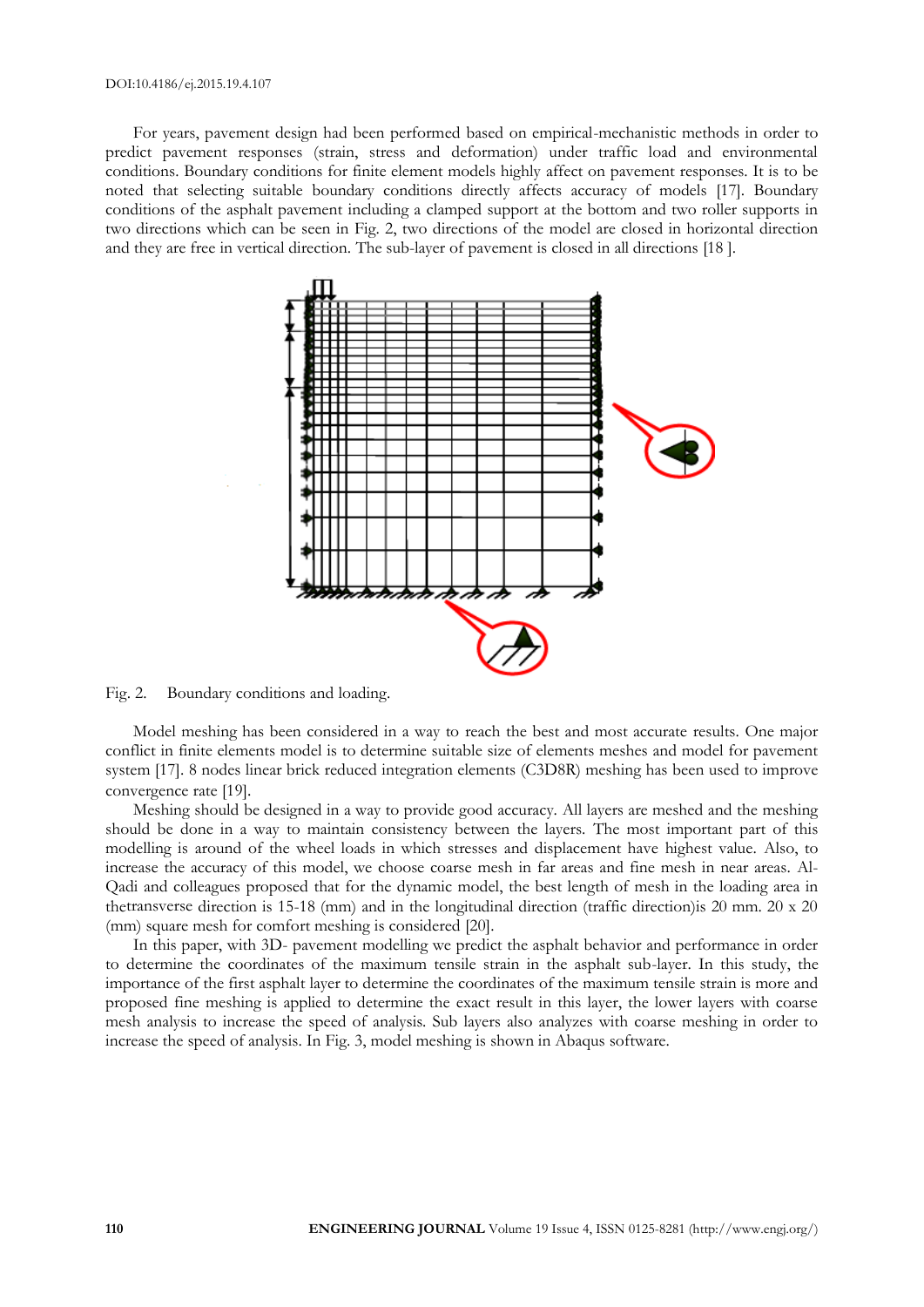

Fig. 3. Meshing.

# **4.3. Validation**

Sebaaly et al. (1993) reported an extended full-scale field testing program, supported by Federal Highway Administration (FHWA). This program included installation of sensors to measure pavement strains under moving loads [21]. Two thick and thin pavement sections were considered for this study. The characteristics of thick pavement section are shown in Fig. 4. Pavement materials properties were estimated using FWD as shown in Table. 1. In this field testing, load of semi-trailer was measured by weight in motion system [21].



Fig. 4. Pavement Structure at Pennsylvania University Test.

The layer properties and characteristics were taken from Table 1 which is containing the elasticity modulus and thickness. In addition, the Poisson's ratio for the three layers of 0.3, 0.35 and 0.4 from top to bottom (surface, base and subgrade) were also selected respectively.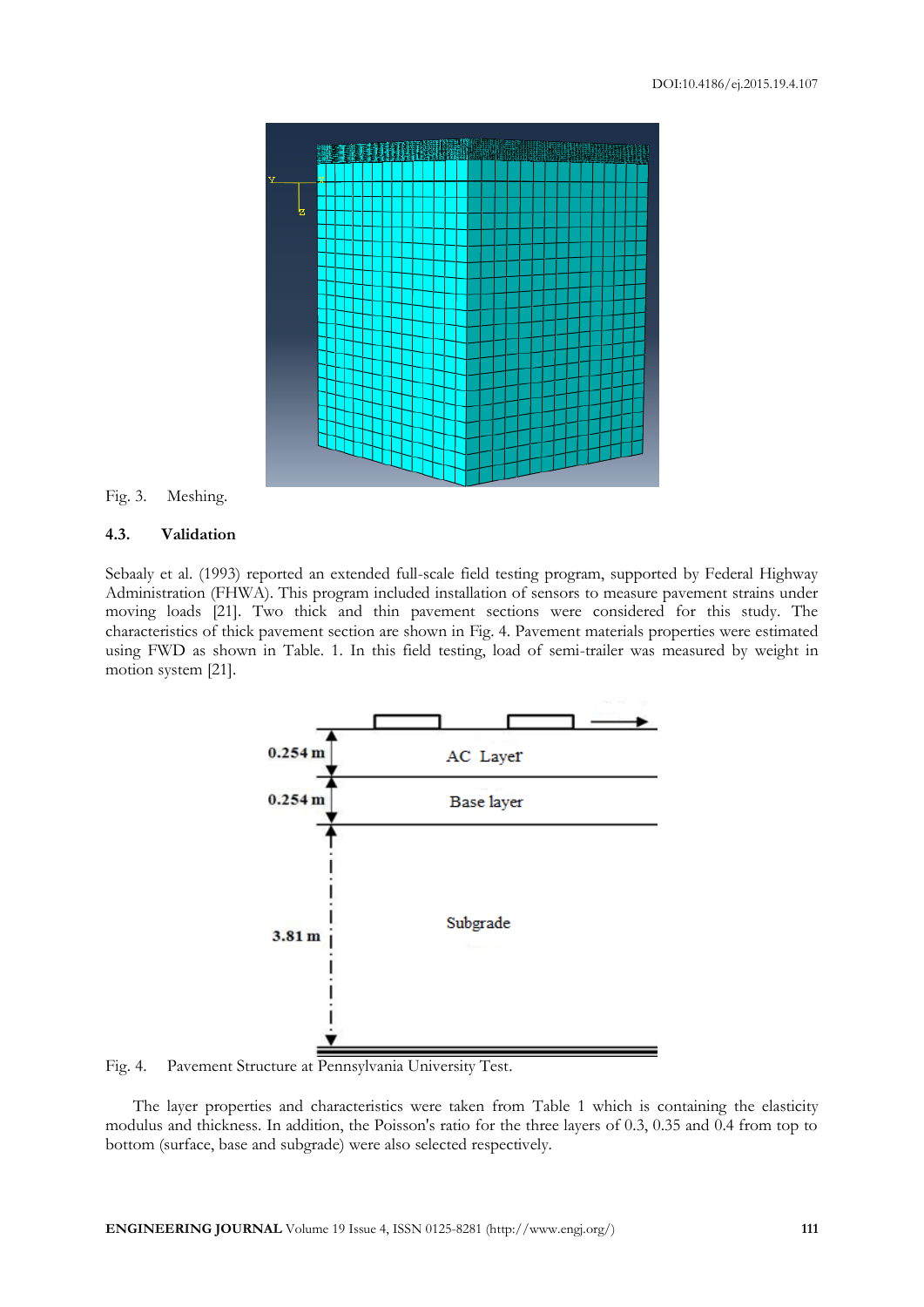|          |       | Pavement layers Thickness (meter) Modulus of elasticity (MPa) |
|----------|-------|---------------------------------------------------------------|
| Asphalt  | 0.254 | 2550                                                          |
| Base     | 0.254 | 207                                                           |
| Subgrade | 3.81  | 152                                                           |

Table 1. Characteristics of materials.

In this field study, load-induced semi-trailer was measured by WIM systems. Load-induced semi-trailer has been considered in three levels of load including empty, half-full and full. For this test, velocities of 32, 56 and 80 km/h were studied and longitudinal strain of asphalt sub layer was measured by Dynatest, Kyowa and Core sensors. Research results have shown that Core and Dynates tsensors provide the higher values of reality, sothe result of Kyowa sensor which is more valid was used for validation in this study.

Modeling has been done using Abaqus and 3d-move software. Figure 5 illustrates the relationship between the velocity and tensile strain of asphalt sub-layer.



Fig. 5. The chart representation of velocity—longitudinal tensile strain of asphalt sub-layer.

Modeling shows that Abaqus has a better agreement with the Pennsylvania field results. 3D-Move software has a high speed of analysis, especially in the visco models, but it is not able to have strong dynamics analysis at low speeds. Abaqus software has a strong dynamic analysis power and one of the best software for dynamic analysis is the finite element method. The modeling was conducted by using Abaqus and the analysis of results will be discussed.

As can be seen, with increased velocity, tensile strain at the bottom of asphalt layer is reduced. In the following section of the study, the coordinates of the point in which the maximum strain occurs will be examined.

# **4.4. The Effect of Elastic Modulus, Poisson's Ratio and Density on the Location of the Maximum Tensile Strain**

Flexible pavement design and analysis was done mainly based on empirical method using the elastic properties of the layers in the past. Elastic modulus and Poisson's ratio are the most important cases in determining the maximum stresses and strains. In this section, the effect of the elastic modulus and Poisson's ratio on the coordinates of the location of maximum tensile strain at the bottom of asphalt layer is investigated.

Modelling for various Poisson's ratio was also done and the results showed that Poisson's ratio do not affect the coordinates as well. The following chart shows the relationship between elasticity modulus and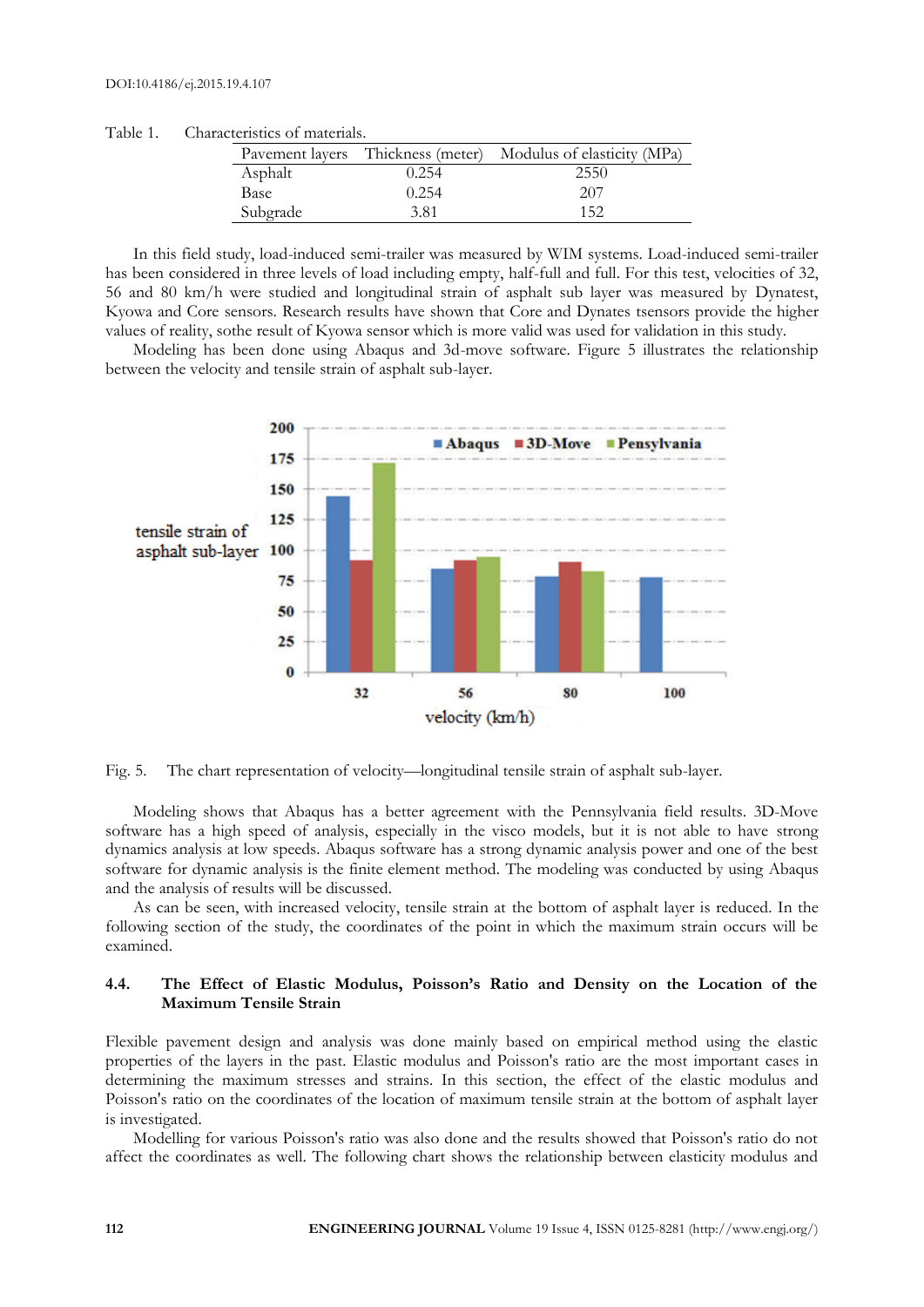Coordinats of maximum tensile strain. The results of this study show that the elastic modulus and Poisson's ratio has no effect on the coordinates of the maximum tensile strain.

Research shows that for a fixed amount of load, changes in the density of road pavement materials does not change in pavement response. This occurs probably because the amount of load is not dependent on time. Figure 6 indicates the variation of elasticity modulus versus tensile strain at the bottom of asphalt layer.



Fig. 6. Elasticity modulus—the coordinates of the maximum longitudinal tensile strain of asphalt sublayer.

# **4.5. The Effect of Speed on the Location of Maximum Tensile Strain**

Figure 7 shows the longitudinal strain at the bottom asphalt layer at velocity of 32 km/h. As shown in the figure, the output of the software is deformed to the oval shape. In static mode, the focus of the color is in the form of a circle which its center coincide with the center of the wheel load and is the point of maximum strain.



Fig. 7. Output of Abaqus (tensile strain at the bottom asphalt layer at speed of 32km/h).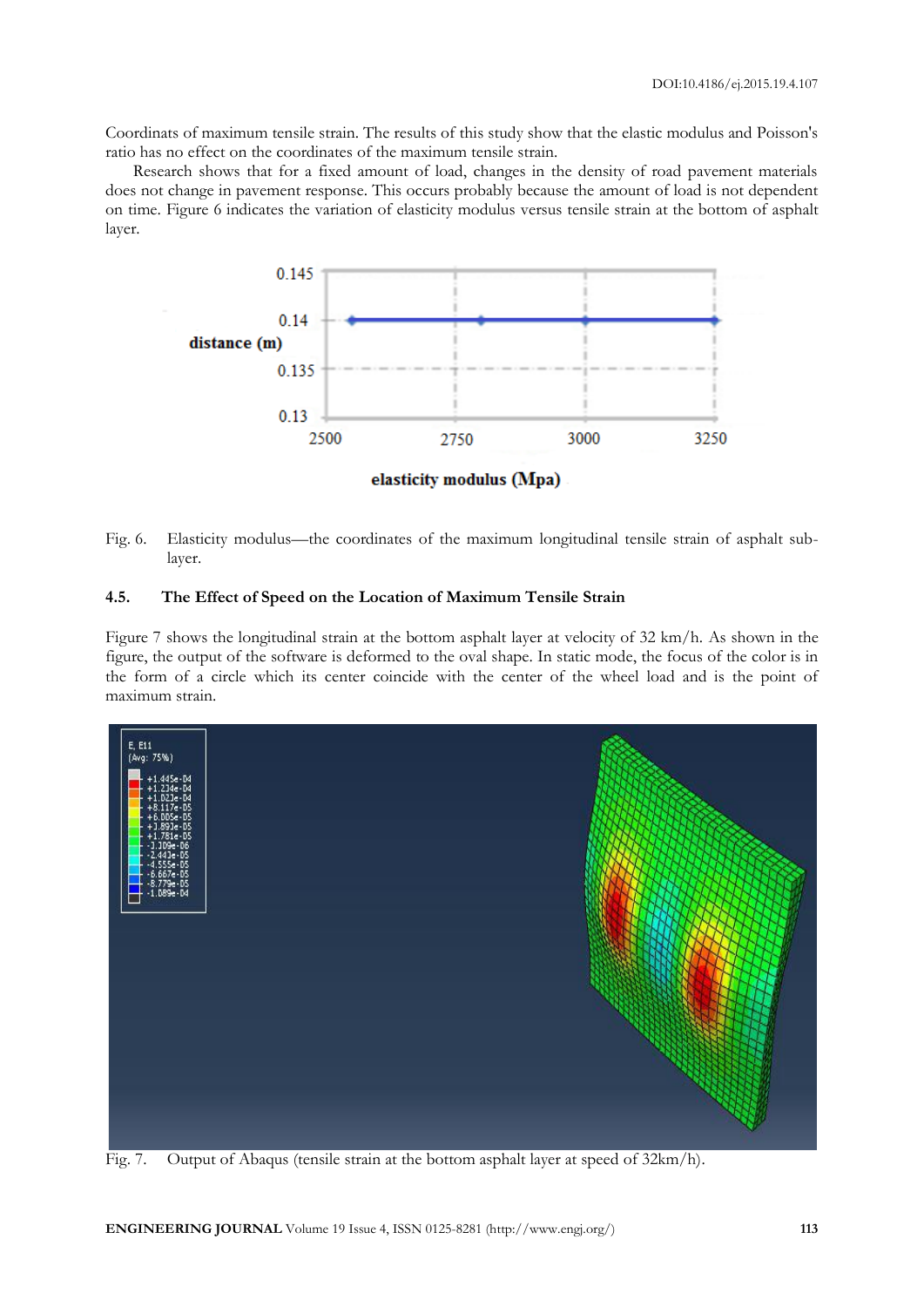As can be seen in Fig. 5, the oval in the opposite direction of traffic in modelling has a slight departure from the center. The distance is measured and as a function of velocity is given in Fig. 8. Strain diagram shows that the maximum strain unlike the static mode which occurred in the load center occurs behind the load center. The distance of the longitudinal tensile strains from the center is shown in Table 2.

| Table 2. Determining the coordinates of the location of maximum strain under different velocities. |  |  |                              |     |
|----------------------------------------------------------------------------------------------------|--|--|------------------------------|-----|
| Velocity $(km/h)$                                                                                  |  |  | 80                           | 100 |
| Coordinates of the maximum tensile strain                                                          |  |  | $0.077$ $0.11$ $0.13$ $0.14$ |     |
| behind the load center (m)                                                                         |  |  |                              |     |

As the velocity is reduced, the maximum strain value is closer to the center of the wheel, to the extent that at the velocity of zero the maximum strain is placed at the bottom of wheel center.

# **5. Analysis of the Results and Estimating Equation to Simulate Other Speeds Considering Linear Elastic Behavior**

In Fig. 8, the graph of velocity and the distance from the load center for the maximum strain is plotted. According to the results, the curve fitted with the greatest precisionism depicted in Figure 8.



Fig. 8. Graph of velocity—the coordinates of the maximum longitudinal tensile strain of asphalt sublayer.

After considering the various factors affecting asphalt pavement response, the velocity was influencing factor in this research and new relationship is presented for coordinates of the maximum tensile strain of asphalt sub-layer in terms of velocity.

$$
U = 0/0551n (V) - 0/115
$$
 (3)

In the logarithmic equation presented, V (velocity) in terms of kilometers per hour and U is the distance from load center in terms of meters.

# **6. Conclusion**

 Changes in the density of road pavement materials will have no effect on the pavement response. In dynamic mode, due to the dependence of the dynamic equation on mass density is required.

 $\checkmark$  In static mode, the maximum strain occurs at the center of the load, but on the contrary, in dynamic mode this maximum value occurs behind of the load center.

 As the velocity is reduced, the maximum strain value is closer to the center of the wheel, to the extent that at the velocity of zero the maximum strain is placed at the bottom of wheel center.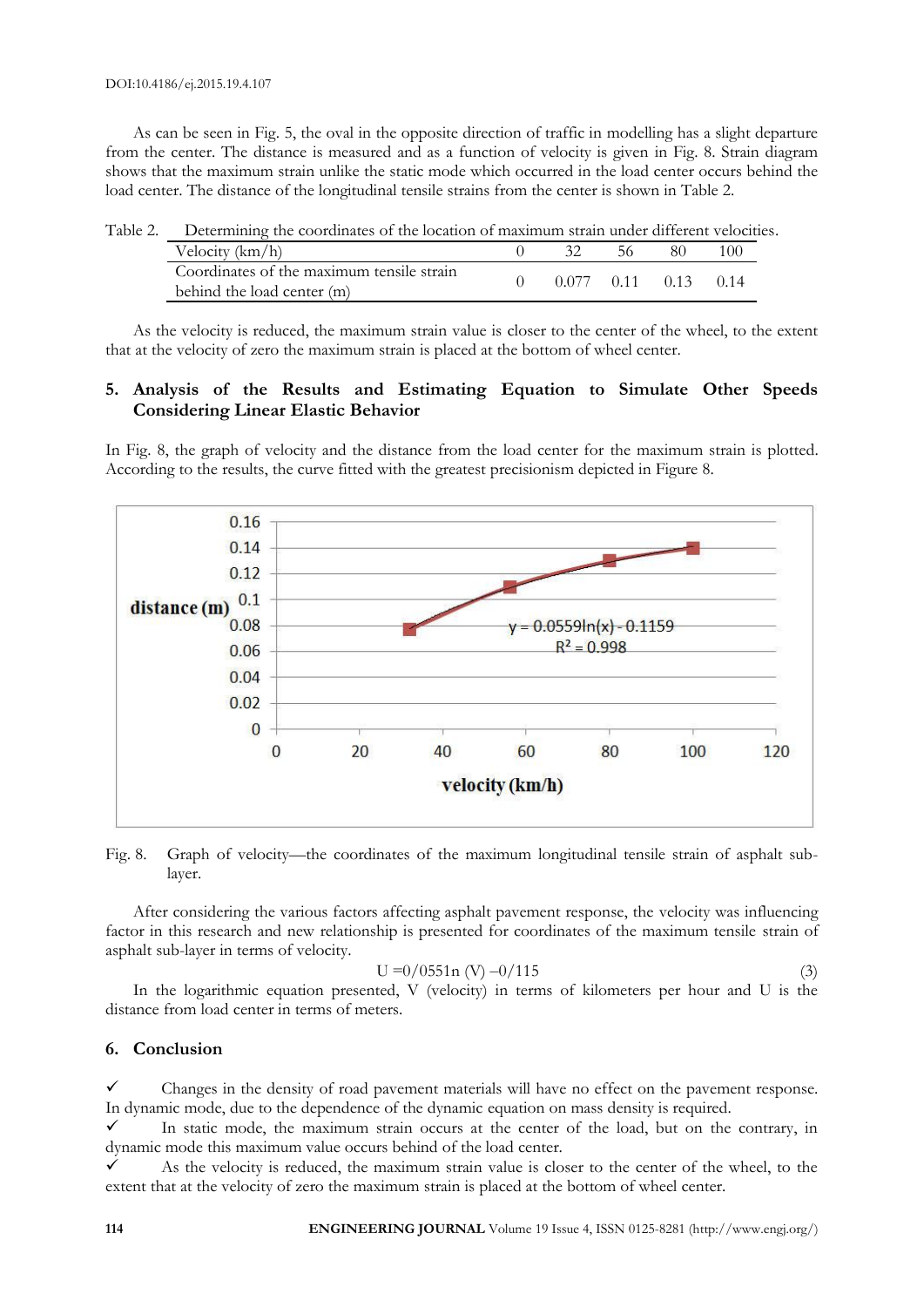$\checkmark$  The slope of graph decreases with increasing velocity. With increasing velocity, the distance from the center of the wheel becomes more, but with fewer changes going forward. Actually, the answer is more sensitive at lower velocities.

 The results show that the density, Poisson's ratio and modulus of elasticity do not affect the coordinates of maximum location and velocity parameter influences these coordinates.

 $\checkmark$  Given the coordinates of the maximum does not depend on the other parameters and velocity has the greatest impact, the graph of Fig. 8 is plotted and a regression coefficient of 0/998, Logarithmic equation U=  $0/0551n$  (V)  $-0/115$  obtained, where V is velocity in terms of kilometer per hour and U is distance from the center of the load in terms of meters.

## **7. References**

- [1] L. Ging and A. Hudsonj, "Numerical methods in rock mechanic," *International Journal of Rock and Mining*, vol. 39 , pp. 409–427, 2002.
- [2] Y. H .Huang, *Pavement Analysis and Design*. NJ: Prentice Hall, 1993.
- [3] S. Zaghloul and T. White, "Use of a three dimensional, dynamic finite element program for analysis of flexible pavement," Transportation Research Record, TRB, Washington, D.C., pp. 60-69, 1993.
- [4] D. H. Chen., M. Zaman, J. Laguros, and A. Soltani, "Assessment of computer programs for analysis of flexible pavement structure," Transportation Research Record 1482, TRB, National Research Council, Washington, D.C., pp. 123–133, 1995.
- [5] N. D. Beskou and D. D. Theodor akopoulos, "Dynamic effects of moving loads on road pavements: A review," *Soil Dynamics and Earthquake Engineering*, vol. 31, pp. 547 –567, 2011.
- [6] Y. Zhang and X. Zhang, "Dynamic response analysis of pavement and subgrade of highway," in *Proc. Multimedia Technology (ICMT), IEEE International Conference*, 2011, pp. 1034–1036.
- [7] P. J. Yoo, I. L. Al-Qadi, and M. A. Elseifi, "In-situ validation of mechanistic pavement finite element modeling," Transportation Research Board 85th Annual Meeting, Washington, D.C., January 22–26, 2006.
- [8] M. T. Rahman, K. Mahmud, and S. Ahsan, "Stress strain characteristics of flexible pavement using finite element analysis," *International Journal of Structural Enginereing*, vol. 2, no. 1, 2011.
- [9] R. V. Siddharthan, J. Yao, and P. E. Sebaaly, "Pavement strain from moving dynamic 3D load distribution," *Journal of Transportation Engineering*, vol. 124, no. 6, pp. 557–566, 1998.
- [10] J. P. Lourens, "Nonlinear dynamic analysis and design of road pavements," Department of Transport, Pretoria, South Africa, RR 90/030, 1992.
- [11] M. S. Mamlouk and T. G. Davis, "Elasto-dynamic analysis of pavement deflections," *Journal of Transportation Engineering*, vol. 110, no. 6, pp. 536–550, 1984.
- [12] M. S. A. Hardy and D. Cebon, "Response of continuous pavements to moving dynamic loads," *Journal of Engineering Mechanics*, vol. 119, no. 9, pp. 1762–1780, 1993.
- [13] Y. Ozawa, J. Maina, and K. Matsui, "Linear elastic analysis of pavement structure loaded over rectangular area," Transportation Research Board 89th Annual Meeting, January 22–26, 2009, Washington, D.C.
- [14] G. Shafabakhsh, A. Family, and B. Pourzand Hossein Abad, "Numerical analysis of concrete block pavements and comparison of its settlement with asphalt concrete pavements using finite element method," *Engineering Journal*, vol. 18, no. 4, pp. 39–51, 2014.
- [15] G. Qian, J. Zheng, and H. Zhang, "Dynamic responses model of asphalt pavement under complex vehicle loads," in *Proc. GeoHunan International Conference*, pp. 96–102, 2009.
- [16] HKS, *ABAQUS Theory and User's Manual–Version 6.11*. Pawttucket, Rhode Island: Hibbit, Karlsson & Sorenson, Inc., 2005.
- [17] A. Bayat and M. Knight, "Investigation of flexible pavement structural response for the Centre for Pavement and Transportation Technology (CPATT) test road," Transportation Research Board 89th Annual Meeting, 2010.
- [18] G. Wang, R. Roque, and D. Morian, "Evaluate near-surface stress states in AC pavement based on 3- D tire-pavement contact model," Transportation Research Board, 2011.
- [19] M. N. S. Hadi and B. C. Bodhinayake, "Non-linear finite element analysis of flexible pavements," *Advances in Engineering Software*, vol. 34. pp. 657–662, 2003.